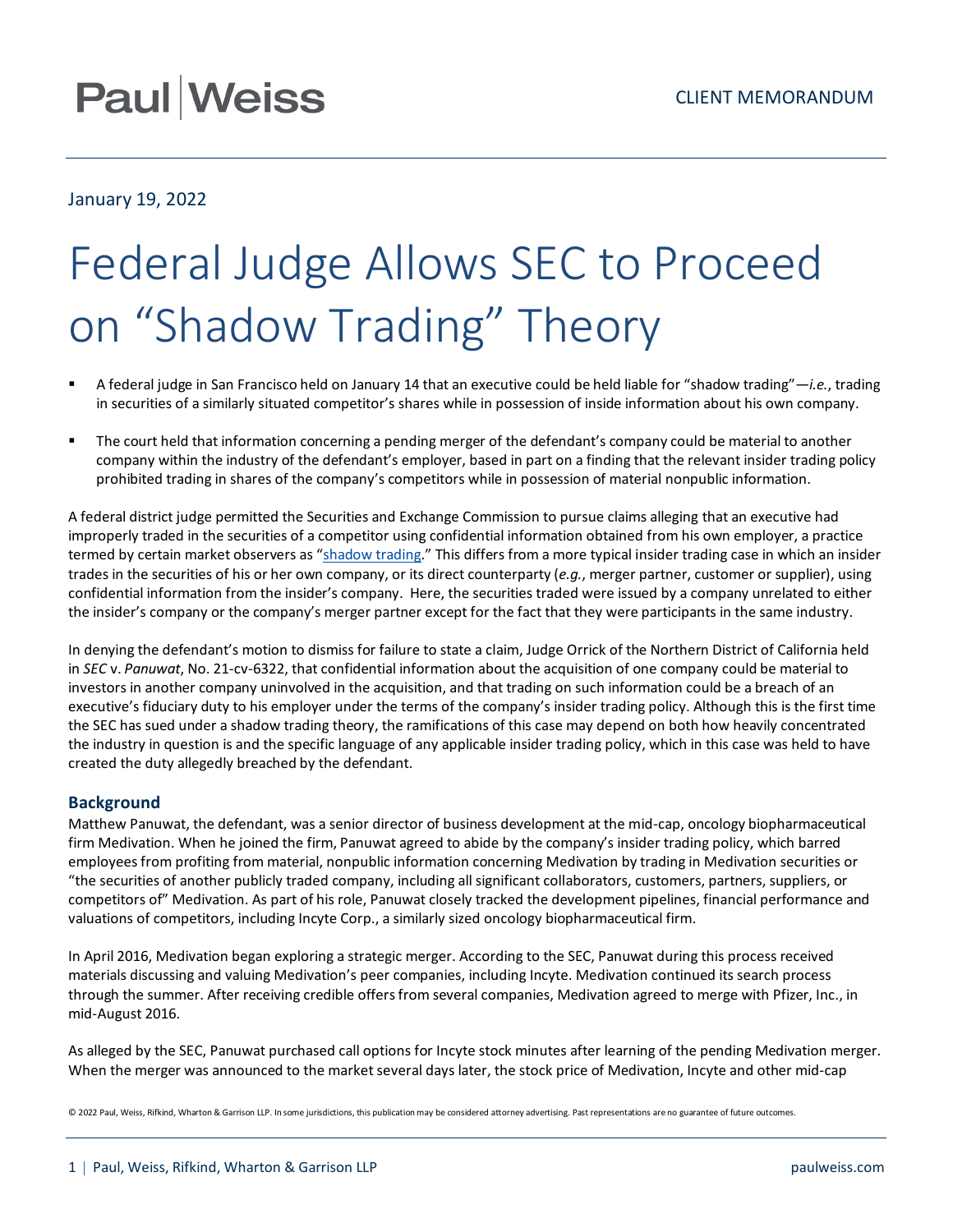biopharmaceutical companies significantly increased. Based on his purchases of Incyte shares, Panuwat allegedly realized just over \$100,000 in profits from his call options.

Five years later, in August 2021, the SEC sued Panuwat for violations of Section 10(b) of the Exchange Act and SEC Rule 10b-5 arising from these events. Panuwat moved to dismiss in November 2021.

#### **The Court's Ruling**

Judge Orrick addressed three elements of securities fraud—materiality, breach of duty, and scienter—in his opinion denying Panuwat's motion to dismiss.

Judge Orrick first found that, as alleged, the information concerning the then-pending Medivation-Pfizer merger could be material to an Incyte investor. Noting that Section 10(b) and Rule 10b-5 each prohibit trading of "any security" using "any manipulative or deceptive device," and that Rule 10b-5 itself is explicitly non-exhaustive, the court reasoned that neither the statutory nor regulatory language requires the source of the information and the company issuing the traded securities to be the same. Given the limited number of companies in the same position as Medivation and the number of suitors willing to acquire such a firm, Judge Orrick held that the SEC had properly alleged that news of Medivation's pending acquisition could be material to Incyte investors. He further found that the information Panuwat allegedly received during the search process was confidential and nonpublic.

Next, the court found that the SEC had properly alleged that Panuwat had breached a fiduciary duty to his employer, Medivation, by trading in Incyte's stock. In so holding, Judge Orrick relied on the language of Medivation's insider trading policy, which prohibited trading in "the securities of another publicly traded company, including all significant collaborators, customers, partners, suppliers, or competitors" based on confidential Medivation information. As Incyte was a publicly traded company, the court ruled that its securities were included in the policy's prohibition.

Finally, Judge Orrick held that the SEC had sufficiently pleaded that Panuwat intended to trade in Incyte securities using material, non-public information. He based this ruling on the short period of time alleged to have elapsed between Panuwat's receipt of the merger confirmation and his purchase of the call options, as well as his lack of trading in Incyte's stock prior to his August 2016 purchase.

Judge Orrick also rejected a due process-based argument Panuwat had raised in his motion to dismiss.

#### **Implications**

As Judge Orrick observed, this case is the first time that the SEC has argued that information about one firm could be considered material to investors of another firm because of their similarity. Although the court reasoned that the scienter element of a securities fraud claim naturally limits the SEC's ability to expand insider trading liability, this decision signals that the SEC may begin more aggressively pursuing enforcement proceedings in the context of smaller, more heavily concentrated industries, like specialty pharmaceuticals. In those industries, companies might be viewed as more directly comparable, thus potentially making it more likely that events relating to one company could be material to another within the same industry.

Additionally, the decision shows how courts may look to the broad language of Section 10(b) and Rule 10b-5, as well as any relevant insider trading policies, in their interpretation of such provisions. The trading policy at issue in this case explicitly prohibited trading in the securities of "another public company," including specifically "competitors"—language that the court relied upon in determining that Panuwat allegedly breached a duty owed to his own company and thus that the alleged conduct constituted insider trading.

Overall, the circumstances in this case—including the concentrated nature of the industry in question—could limit the impact of this ruling and the types of fact patterns to which the SEC could apply a shadow trading theory. Moreover, given the extent to which Judge Orrick's decision rested on the language of the insider trading policy at issue in this case, companies administering